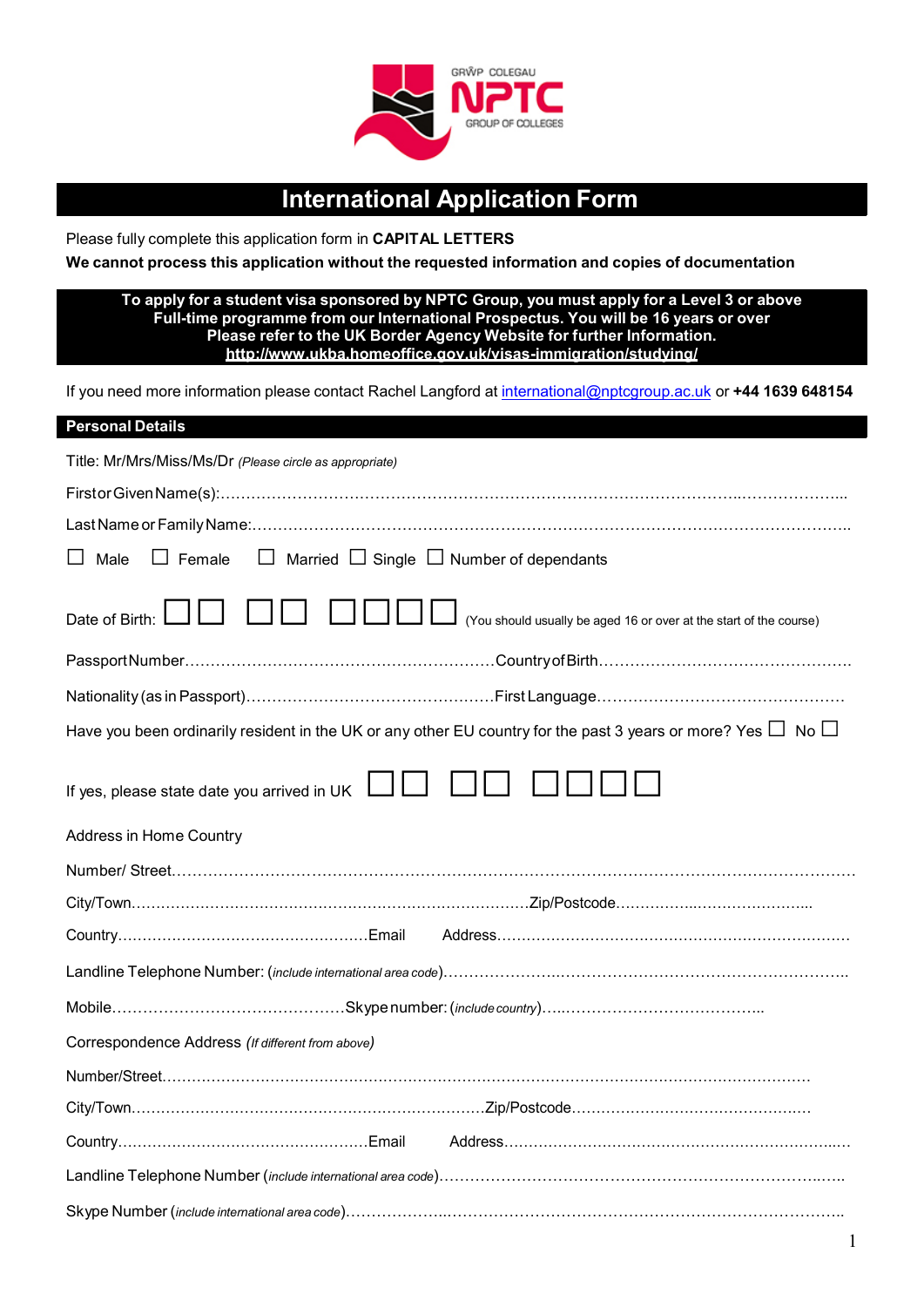| Do you have a medical condition or disability that might require special arrangements or facilities? Yes $\Box$ No $\Box$ |
|---------------------------------------------------------------------------------------------------------------------------|
|                                                                                                                           |
| Please tell us about any other special requirements (religious/cultural/medical/) that you may have:                      |
| $No$ $\Box$<br>Have you been refused entry to the UK on any previous occasion? Yes $\Box$                                 |
| Have you held a UK Visa before?                                                                                           |
|                                                                                                                           |
|                                                                                                                           |
| Do you have any criminal convictions? Yes $\Box$ No $\Box$ If yes, please provide additional information                  |
| <b>Agent's Details</b>                                                                                                    |
| If you are coming via an education agent, please complete the following:                                                  |
|                                                                                                                           |
|                                                                                                                           |
| Name<br>of                                                                                                                |
|                                                                                                                           |
|                                                                                                                           |
|                                                                                                                           |
|                                                                                                                           |
|                                                                                                                           |
| Course Details (From the NPTC Group of Colleges Prospectus) It must be a full-time course.                                |
|                                                                                                                           |
| What is the length of your course? (e.g 2 years)                                                                          |
| Funding: Who will be paying your fees and living expenses?                                                                |
|                                                                                                                           |
|                                                                                                                           |
|                                                                                                                           |
| Telephone (include international area codeSkype Number (include international area<br>code)                               |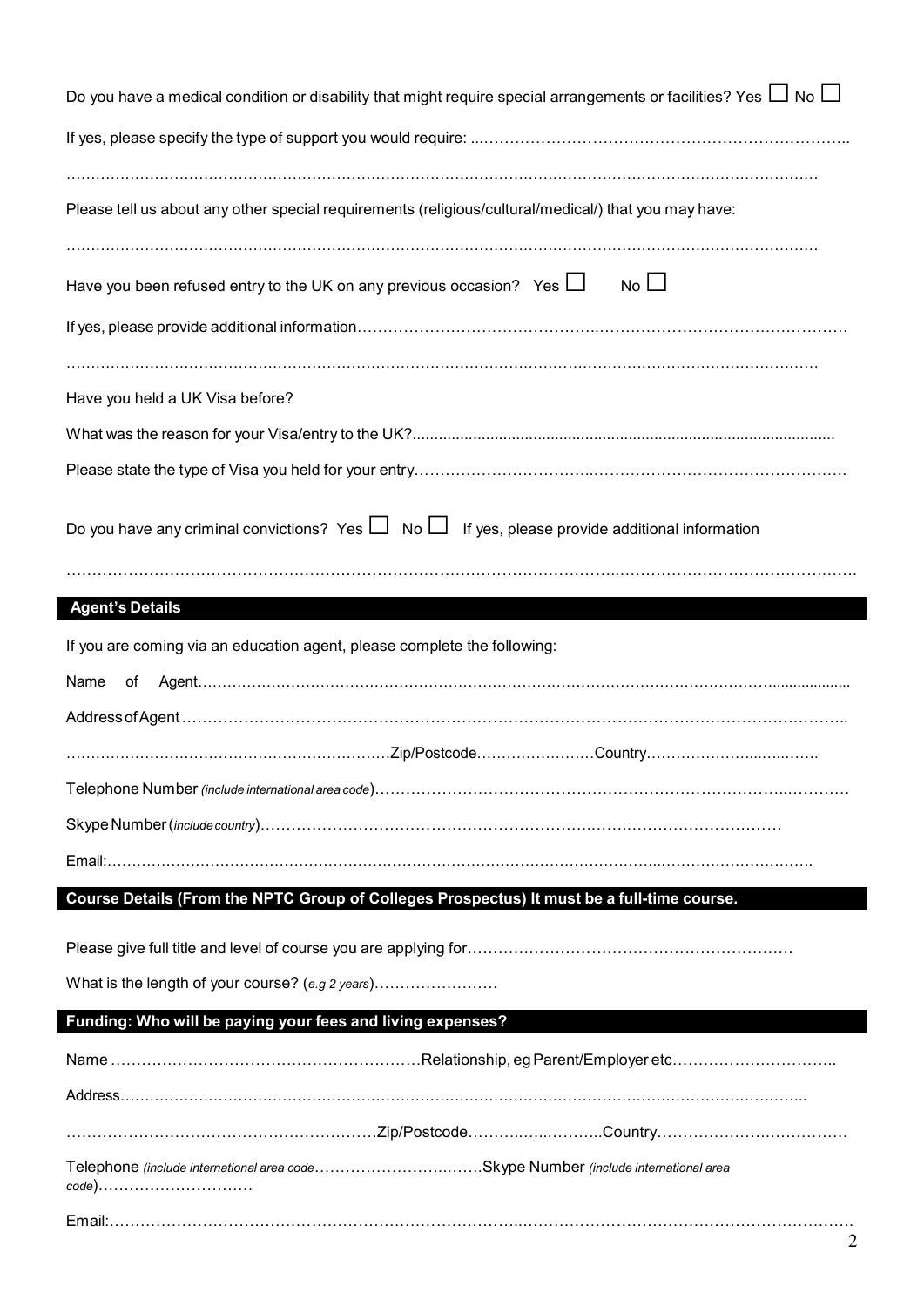## **Academic History (please include exams for which you are awaiting results)**

Name and Address of last/current Institution:...................................

……………………………………………………………………………………………………………………………………… Date

Study Started:………………………………...…... Date Study Ended:………………………………………………..

| Subject(s) completed | Qualifications/Certificates<br>Achieved | <b>Grades Achieved</b> | Date Taken |
|----------------------|-----------------------------------------|------------------------|------------|
|                      |                                         |                        |            |
|                      |                                         |                        |            |
|                      |                                         |                        |            |
|                      |                                         |                        |            |
|                      |                                         |                        |            |
|                      |                                         |                        |            |
|                      |                                         |                        |            |
|                      |                                         |                        |            |

Please explain any gaps in study or before applying to study at NPTC Group ………………………………………………

………………………………………………………………………………………………………………………………………

English Language Skills and Qualifications

Is English your first language? Yes □ No □

If no, please state your English Language qualifications?

| Name of Qualification | Date Taken | Score/Grade |
|-----------------------|------------|-------------|
|                       |            |             |
|                       |            |             |
|                       |            |             |
|                       |            |             |
|                       |            |             |
|                       |            |             |
|                       |            |             |
|                       |            |             |
|                       |            |             |
|                       |            |             |
|                       |            |             |
|                       |            |             |

## **Employment**

Please give details of any employment or work experience (paid or unpaid). Please provide names of employers and dates of employment. Continue on a separate sheet if necessary.

…………………………………………………………….……………………………………………………………………….. ………………………………………………………………………………………………………………………………………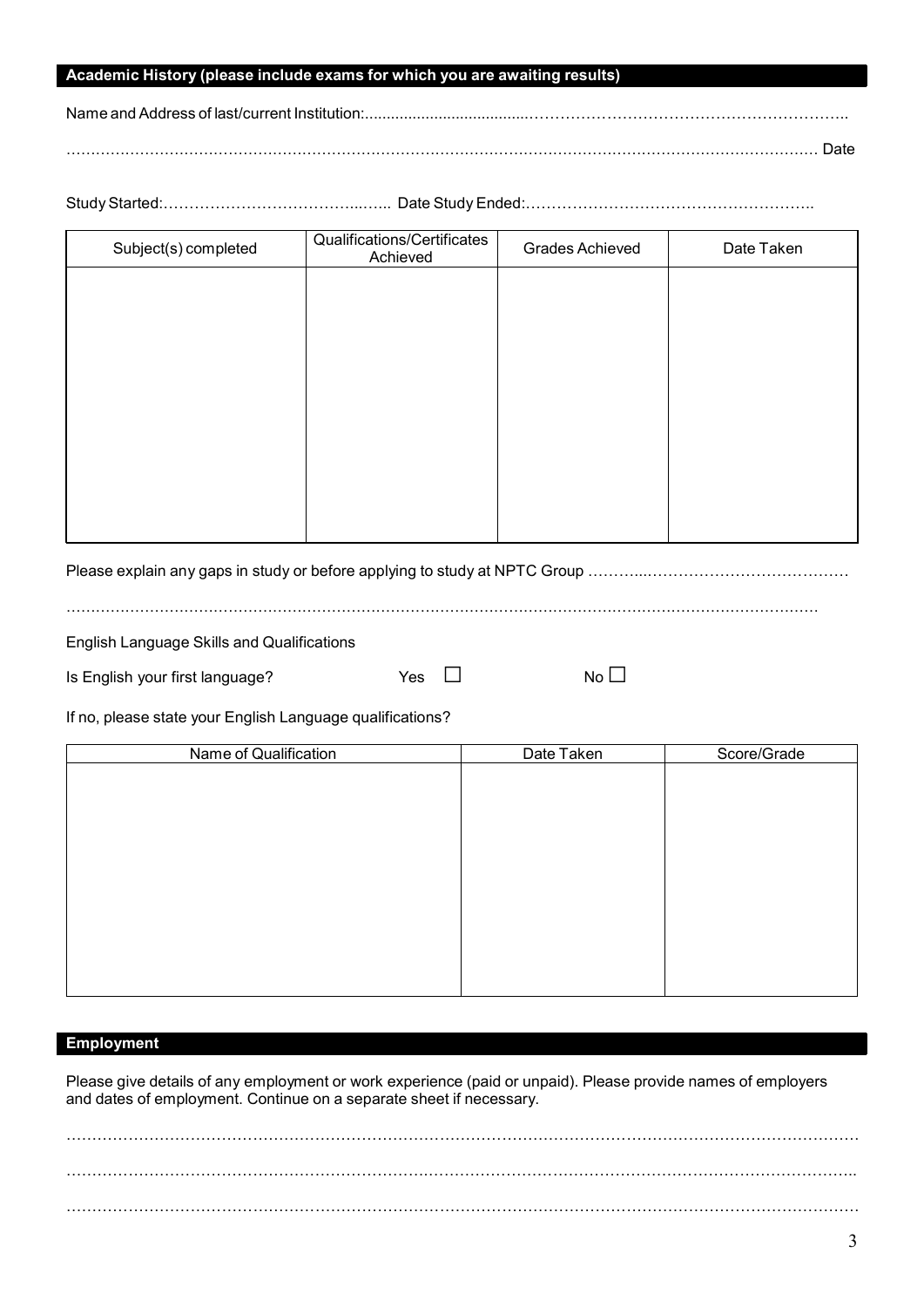# **Additional Information**

| How did you hear of NPTC Group?                                                                                                   |
|-----------------------------------------------------------------------------------------------------------------------------------|
| □ Agent □ Friend/Relative □ Website □ Magazine Advertisement □ British Council                                                    |
|                                                                                                                                   |
| Do you require HomeStay accommodation? Yes $\Box$ No $\Box$ (we usually insist that you stay with a family when you first arrive) |
| Personal Statement (You don't need to use CAPITAL LETTERS for this section)                                                       |
|                                                                                                                                   |

Please tell us:

1. Why you have chosen to study in the UK?

2. Why you wish to study at NPTC Group?

3. What are your future career and personal ambitions?

Please do this without any help or without the use of a dictionary as it will help us assess your level of English. This section must be handwritten in no more than 400 words.

## *1. I have chosen to study in the UK because*

## *2. I wish to study at NPTC Group because*

*3. My future career and personal ambitions are*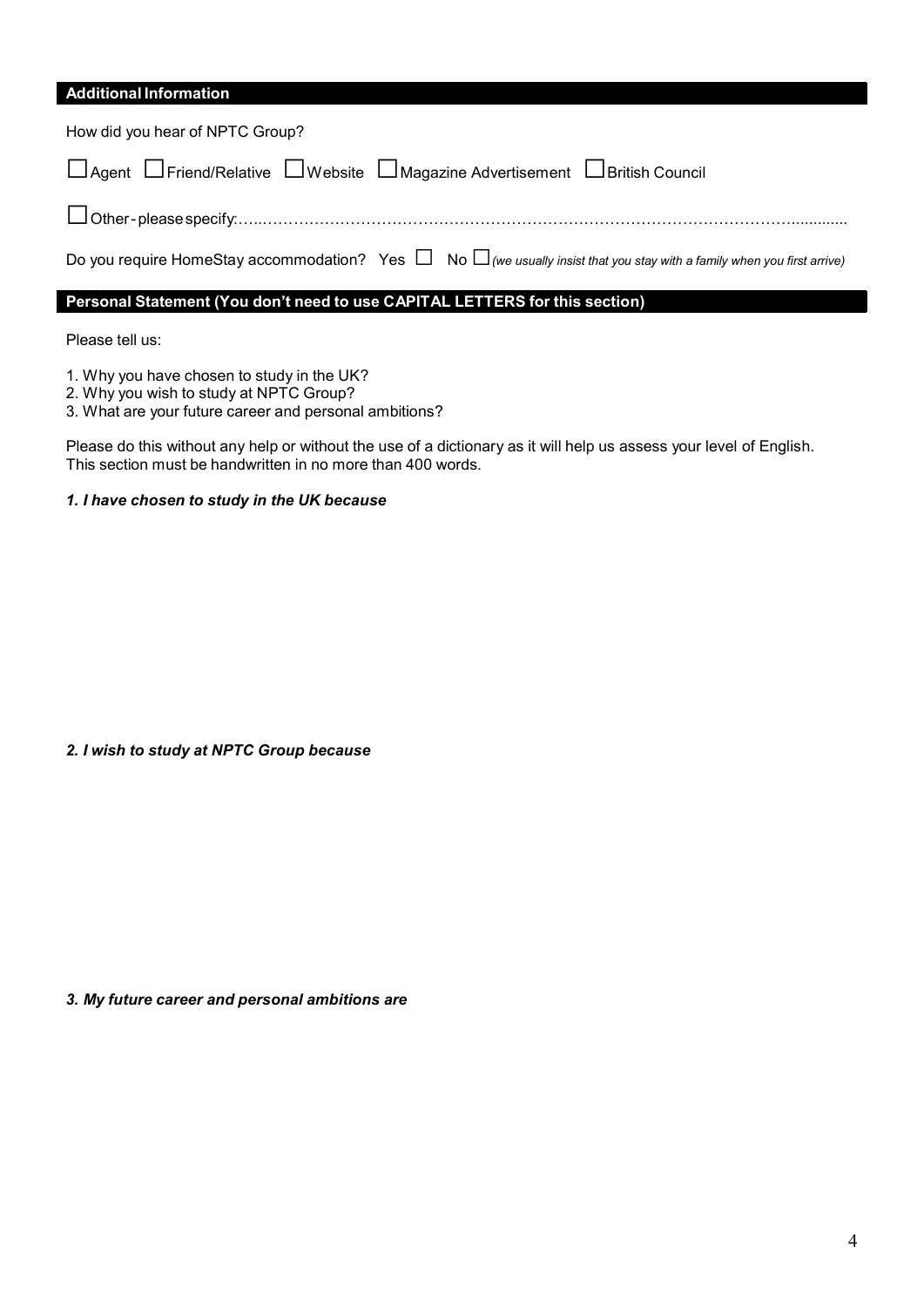#### **Declaration**

The information you have provided will be used by NPTC Group of Colleges ('the Group') in order to process your application to study at the Group in the UK. Processing of data will be proportionate and relevant to the purpose.

Sensitive personal data is collected to ensure that you are treated fairly and that your individual needs are met. Decisions relating to your education will not be based on this data. If this data is used for monitoring or reporting purposes, students will not be identifiable.

Your data may be shared with external agencies where it is necessary for us to be able to process your application, for example UK Visas and Immigration, Police or security agencies or other external agencies where we have a statutory duty.

You have been given access to a copy of the Group's Privacy Standard Policy which provides full details about the data we collect from you and how it is protected, processed and used. **By signing this form you are agreeing that you have read and understood the policy.**

#### **Consent**

The Group would like to send you details of courses or upcoming events that may be of interest to you. Would you like to receive these marketing-related communications?



I certify that the information contained in this application is correct and that the writing I have provided is my own. I have sufficient funds to cover my course fees and living expenses for the duration of my studies.

Signature:……………………………………… Date (day/Month/Year): □□ □□ □□□□

#### **The Application Process**

Remember – contact us at [international@nptcgroup.ac.uk](mailto:international@nptcgroup.ac.uk) ask any questions about the college, the courses or the application process. We are here to help!

Download this application form and print it off. Please complete it by yourself and by hand.

Email the scanned application form to [admissions@ntcpgroup.ac.uk](mailto:admissions@ntcpgroup.ac.uk)

Once we have received your fully completed form, we will process your application. If you meet the requirements of the course you have chosen, we will issue you with a conditional offer letter, offering you a place on the course and explaining what you need to do next.

Upon receipt of the offer letter, you will need to meet the conditions mentioned. Details of how to pay will be included in your offer pack

Once you have met all the conditions, you will be issued with an unconditional offer.\*

*PLEASE NOTE The unconditional offer and accommodation letters are all required for your Visa interview. Please contact your nearest British Council/High Commission or access their website to find out what else you need to take with you to your interview.*

\* Payment of fees will be required in full prior to the issuing of the unconditional offer letter.

#### **Checklist**

Please ensure that you include with your application:

Application Form (signed and dated)

Copies of qualifications/certificates that you have obtained (with certified translations into English)